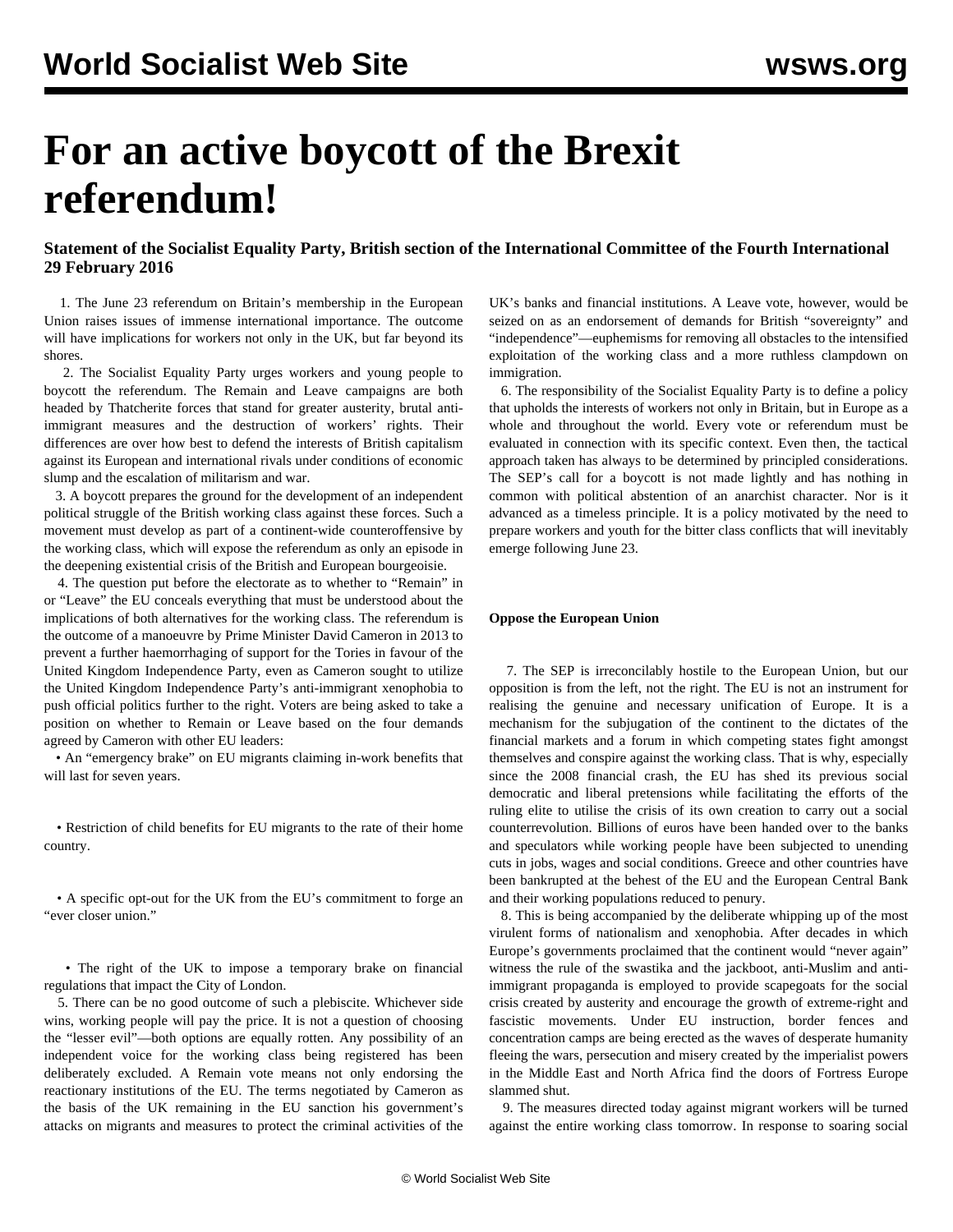inequality and growing popular anger, the ruling class is preparing authoritarian forms of rule. It is increasing the powers of the security apparatus, stepping up mass surveillance and destroying democratic rights in the name of the "war on terror."

 10. The right-wing putsch in Ukraine, in which the EU played a leading role, has been used to legitimise the remilitarisation of the continent as part of US-led provocations against Russia. NATO is set to dispatch thousands of troops to Eastern and Central Europe and the Baltic states, while naval drills are being staged with increasing frequency in the Eastern Mediterranean and the Black Sea. Some 25 years after the dissolution of the Soviet Union, the US is expanding its nuclear missile arsenal in Europe as part of what NATO describes openly as preparations for "hybrid warfare" against Russia.

 11. Europe's governments are fully complicit in US aggression, regarding it as an opportunity to realise their own militarist ambitions. Each is looking to increase military spending, even as it savagely attacks workers' living conditions. The British parliament's decision to bomb Syria was taken at the same time that Berlin decided in favour of military involvement in the war-ravaged country, as part of its drive to restore Germany's role as a European and world military power. But even as the US and Europe have joined forces to press their imperialist interests in the Middle East and North Africa, tensions have grown between American and European imperialism, as well as between London, Berlin and Paris. These tensions threaten to plunge the continent into military conflict.

## **The Remain campaign**

 12. No support can be extended to the Remain campaign. This option has the backing of much of Britain's corporate elite, who regard EU membership as essential to their ability to compete internationally—not least through a continued offensive against the living standards of the working class throughout the continent. It also has the support of the United States and the major European powers, which fear that a British exit (Brexit) could provide the catalyst for the EU's unravelling and jeopardise the NATO alliance and its agenda of militarism and war. Twelve former heads of the armed forces signed a letter in favour of the Remain campaign, insisting that "Britain's role in the EU strengthens the security we enjoy as part of NATO," and citing the need to confront Russian "aggression."

 13. With the Tory party in a state of civil war, the Labour Party and the Trades Union Congress (TUC) have rallied to the defence of EU membership. This only confirms that these organisations are organically incapable of taking a position that is not dictated to them by the ruling class—a fact not changed one iota by the election of Jeremy Corbyn as Labour Party leader. Corbyn has come forward as a professional liar and apologist for the EU in an attempt to make it more palatable to those repelled by the noxious chauvinism of the Leave campaign.

 14. Corbyn claims that the EU is a source of wealth and jobs and can be reformed to become a "Social Europe". Not only does this pass over in silence the social crimes the EU has committed in Greece, Ireland, Spain and Portugal, it is aimed at concealing the refusal of the Labour Party and the TUC to wage any struggle against the austerity drive of the Cameron government by promoting the illusion that this task can be left to Brussels. At the same time, Corbyn echoes the anti-migrant agenda, centring his criticism of Cameron's deal with the EU on the complaint that it "will do nothing to cut inward migration to Britain." This, and not the actions of the employers and the government, Corbyn blames for driving down pay rates.

15. Corbyn's pro-EU rhetoric is echoed by pseudo-left groups such as

Left Unity and the Scottish Socialist Party, who hold up Syriza in Greece, Podemos in Spain and Die Linke in Germany as allies in the struggle to "democratise" Europe. No greater indictment of such claims can be found than the assigning of leadership of this political charade to Yanis Varoufakis, with his "Plan B" for Europe. As Greece's former finance minister, Varoufakis shares political responsibility with Syriza leader Alexis Tsipras for the betrayal of the struggle of the Greek working class against EU-dictated austerity. He is the archetypal representative of corrupt and privileged upper-middle class layers who regard the EU as their personal milch cow, and who have seized on the economic crisis as an opportunity to further their own careers and gain lucrative posts in government and the state apparatus. Wherever they have assumed such positions, they have attacked the working class with the same vigour as all other capitalist officials and parties.

#### **The Leave campaign**

 16. None of this imparts a progressive character to the Leave campaign, or justifies lending even the most critical support to it. Its claim that the British parliament and its parties are any less instruments for imposing the wishes of finance capital than the EU is a transparent fraud. Every leading Tory involved in the campaign has sat in successive governments that have implemented basic attacks on democratic rights, waged bloody wars and thrown millions into poverty. The United Kingdom Independence Party (UKIP), which strikes a populist pose of opposition to the "Westminster elite", is funded overwhelmingly by multi-millionaire financial speculators Stuart Wheeler and Aaron Banks, and former porn publisher Richard Desmond, now owner of *Express* newspapers. As to their professed concern with democracy, it is telling that one of the Leave campaign's central demands is for the scrapping of the European Convention on Human Rights.

 17. The economic agenda of the Leave campaign is framed from the standpoint of the City of London, whose position as a global financial centre is held out as offering the prospect of revisiting the halcyon days of empire. When UKIP et al. speak of leaving Europe in order to "turn out to the world", they are asserting the right of British capital to better exploit the investment opportunities offered by countries such as India, Pakistan, Bangladesh and China, where the annual minimum wage ranges from £600 to slightly more than £1,000. To this end, they will demand that workers in Britain sacrifice their wages and working conditions on the altar of the "national interest."

 18. The Panglossian vision of economic success offered by the Leave campaign is far removed from the reality of a Brexit. Estimates of the impact of leaving the EU on the economy and jobs vary wildly. But a worst-case scenario—based upon a closing off of trade with Europe—calculated a loss of gross domestic product of up to 9 percent, equivalent to the 2008 crash. Especially under conditions of a developing global slump, a Brexit would accelerate the fracturing of the entire continent and of the United Kingdom itself, unleashing national and separatist tensions and encouraging protectionism and trade war measures. Seizing on Cameron's initiative, the National Front in France is already urging a "Franxit", while the far-right Fidesz government in Hungary has called a referendum to endorse anti-migrant quotas.

 19. British workers cannot find a way out of the current economic and political impasse on the basis of a nationalist programme. The notion of returning to an isolated and sovereign British state in today's global economy is as archaic as Stonehenge. In his 1934 essay, "Nationalism and Economic Life," Trotsky posed the fundamental choice facing humanity as either a descent into nationalist and fascist reaction and war, or a turn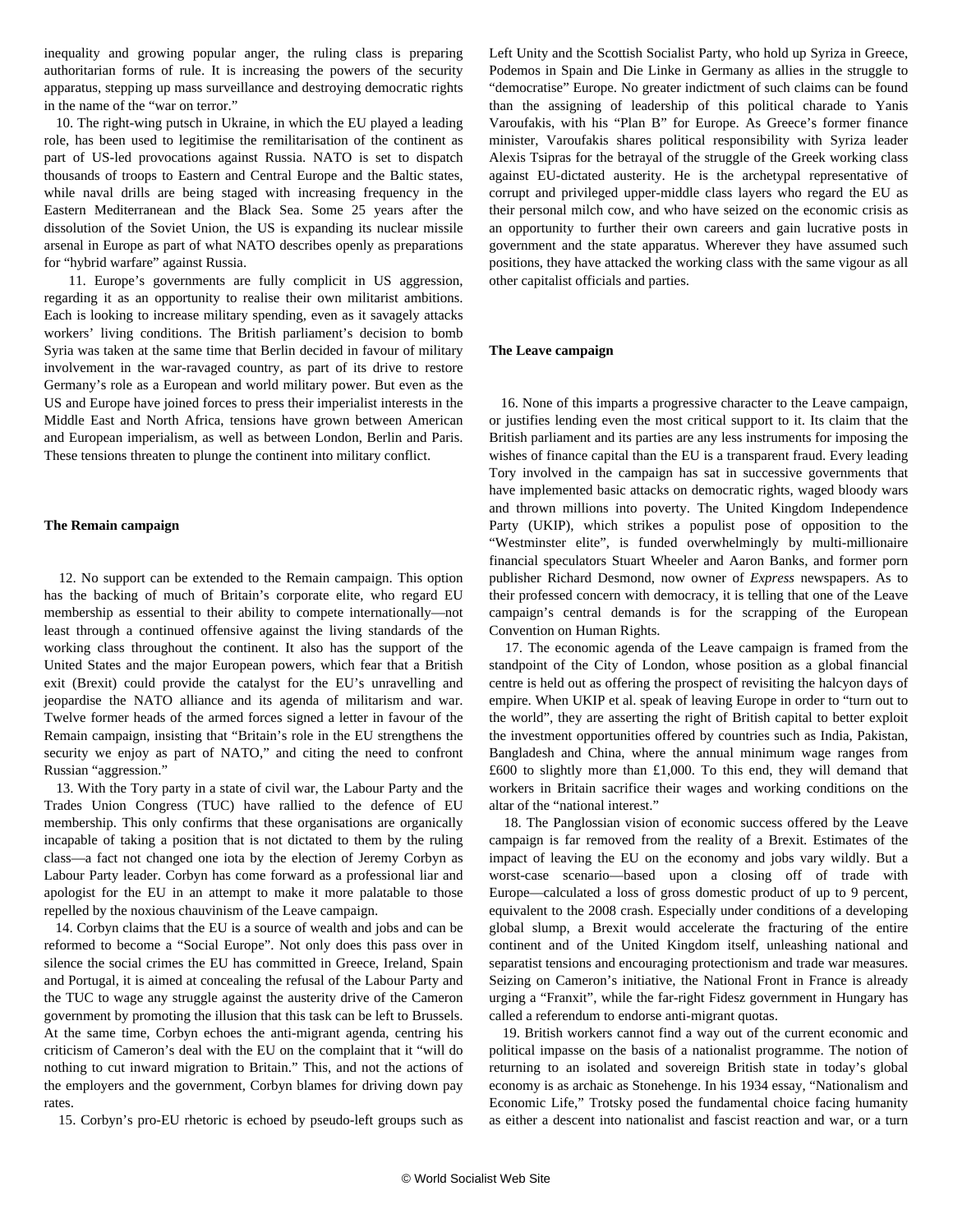towards the building of a new socialist world order. He described as "the basic tendency of our century… the growing contradiction between the nation and economic life," and posed the question:

 How may the economic unity of Europe be guaranteed, while preserving complete freedom of cultural development to the people living there? How may unified Europe be included within a coordinated world economy? The solution to this question may be reached not by deifying the nation, but on the contrary by completely liberating productive forces from the fetters imposed upon them by the national state. But the ruling classes of Europe, demoralized by the bankruptcy of military and diplomatic methods, approach the task today from the opposite end, that is, they attempt by force to subordinate economy to the outdated national state… decadent fascist nationalism, preparing volcanic explosions and grandiose clashes in the world arena, bears nothing except ruin. All our experiences on this score during the last 25 or 30 years will seem only an idyllic overture compared to the music of hell that is impending.

## **Reject "left" nationalism**

 20. The first consideration of socialists is to safeguard not only the present interests of the working class, but also its future. The biggest political danger in this situation is the mixing of class banners on the basis of the espousal of a supposedly "left nationalism". It was on the basis of opposition to such a policy that the SEP rejected support for Scottish separatism in the 2014 referendum, characterising it as a retrograde step that cut across the unity of the working class in England and Scotland. Today, the Scottish National Party is threatening a second referendum in the event of a Brexit, on the explicit basis of support for Scotland's membership in the EU.

 21. In the June 23 referendum, a politically criminal role is being played by George Galloway, the leader of the nominally anti-war RESPECT party, and pseudo-left organisations such as the state capitalist Socialist Workers Party (SWP) and the Socialist Party (SP), a section of the Committee for a Workers' International. They have utilised left phraseology only to align the working class with a right-wing initiative. Galloway has joined public platforms with UKIP to argue for a Brexit, asserting that divisions between "left" and "right" and between the working class and the ruling class count for nothing when compared with the necessity to defend national sovereignty. He defined "internationalism" as the British bourgeoisie's right to trade with the Commonwealth, Brazil, Russia, India, China and South Africa, describing them as countries "where the sun is rising, not setting..."

 22. This calculated invocation of Britain's imperial past is of a piece with his rallying call, "Left, Right, Left Right, forward march to victory on the 23rd of June." On Twitter, Galloway said of UKIP leader Nigel Farage, "We are allies in one cause… Like Churchill and Stalin..." Galloway is fully aware that his analogy will be understood by his audience as an appeal to the jingoism and anti-German sentiment that animates their opposition to the EU. He stands in the politically degraded tradition of Stalinism, with its long history of opportunist alliances with right-wing nationalism. To praise Stalin is to solidarise with the gravedigger of the October 1917 Revolution and the architect of political crimes that cost the lives of millions—a man whose alliance with Churchill was preceded by the Hitler-Stalin pact.

23. Those who claim that their anti-EU campaign is independent of

Farage and company are perpetrating a fraud. The Rail, Maritime and Transport union (RMT), the train drivers union ASLEF, the Stalinist *Morning Star* newspaper and the group Trade Unions Against the EU, along with the pseudo-left SWP, its offshoot Counterfire and the SP, all assert that it is possible to wage a parallel initiative to the official Leave campaign on a "progressive" and "socialist" basis. However, their declared opposition to the Tories and UKIP and their invocation of socialist phrases count for little.

 24. The lack of seriousness in their approach is epitomised by their focus on the supposed opportunity represented by a Brexit to "mess up the Tories" and provide a means to "remove Cameron." They give no consideration as to who is supposed to be removing Cameron and to what purpose. They are wholly indifferent to the actual forces being strengthened by the Leave campaign. In reality, they are subordinating the working class to an initiative aimed at shifting political life even further along a nationalist trajectory, thereby strengthening and emboldening the far right in the UK and across Europe, while weakening the political defences of the working class. Having helped release the genie of British nationalism, they are politically responsible for its consequences.

#### **Lessons of history**

 25. The lessons of the German workers' movement underscore the deadly consequences of aligning the working class with right-wing forces. In December 1929, a referendum was held on the instigation of the German Nationalist Party. It sought to introduce a "Law Against the Enslavement of the German People" that would formally renounce the Treaty of Versailles and end the payment of reparations to the victorious powers in the First World War. There was mass opposition to the terms of Versailles, but the referendum was recognised by class conscious workers for what it was—an effort to exploit this sentiment by the nationalist right, and especially Hitler's Nazi Party, which used it to establish its national presence.

 26. The Communist Party of Germany (KPD) opposed the referendum and turnout was less than 15 percent. However, in its aftermath, under instruction from Stalin and the Comintern, the KPD began a process of wholesale adaptation to German nationalism with the adoption of "National Bolshevism."

 27. By 1931, the KPD's retreat was such that it lined up with the fascists in supporting what it dubbed the "Red Referendum". Initiated by the Nazis, the referendum urged the removal of the Social Democrats from power in Prussia, Germany's largest state, which included the capital Berlin. The KPD supported the referendum on the basis that the Social Democrats were "social fascists" and were engaged in repression against the working class. Their removal, the KPD claimed, would be a step towards "national liberation" and a "people's revolution."

 28. Trotsky's scathing critique of the KPD is equally a devastating indictment of the role being played today by Galloway and the pseudoleft:

 In the conduct of the Central Committee of the German Communist Party, everything is wrong: the evaluation of the situation is incorrect, the immediate aim incorrectly posed, the means to achieve it incorrectly chosen.

 29. The KPD had formed a de facto united front with the fascists, Trotsky explained: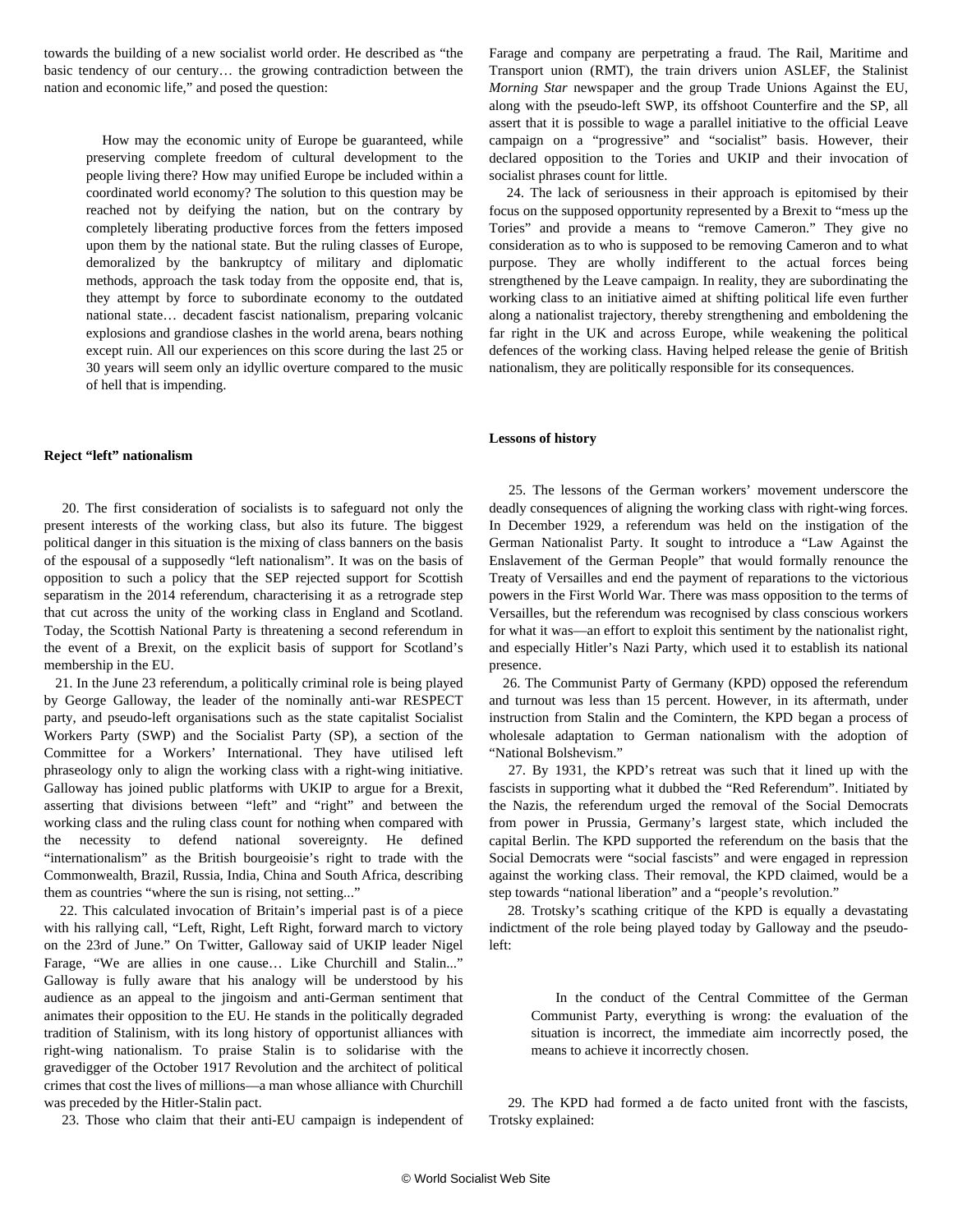If one could designate his party adherence on the ballots, then the referendum would at least have the justification (in the given instance, absolutely insufficient politically) that it would have permitted a count of its forces and by that itself, separate them from the forces of fascism. But German 'democracy' did not trouble in its time to provide for participants in referendums the right to designate their parties. All the voters are fused into one inseparable mass which, on a definite question, gives one and the same answer…

 Whether the fascists vote together with the Communists or not would lose all significance at the moment when the proletariat, by its pressure, overthrows the fascists and takes the power into its own hands... To come out into the streets with the slogan 'Down with the Brüning-Braun [Centre Party/Social Democratic Party] government' at a time when, according to the relationship of forces, it can only be replaced by a government of Hitler-Hugenberg [German National Party], is the sheerest adventurism… Consequently, we consider the coincidence of voting with the fascists not from the point of view of some abstract principle, but from the point of view of the actual struggle of the classes for power, and the relationship of forces at a given stage of this struggle.

#### **For an active boycott**

 30. Trotsky's insistence on a concrete appraisal of the relationship of class forces informs the SEP's attitude towards the June 23 referendum. There are occasions in which it would be entirely correct to endorse a vote to quit the EU. Under conditions of a movement of the working class involving mass strikes and appeals for solidarity with the Greek masses and other victims of EU diktats, a vote to leave would acquire an anticapitalist character.

 31. This is not the case today. This is the political responsibility of the pseudo-left groups, all of whom hailed Syriza as a model for waging a struggle against EU austerity. Had Syriza honoured the massive mandate of the July 5, 2015 referendum in Greece and taken up a political struggle against the EU, the entire political situation in Europe would have been altered. The Brexit vote would be taking place under conditions where the working class was shaping events instead of right-wing political forces. But then it could be expected that neither Cameron nor UKIP would be pressing for a ballot.

 32. Given today's specific circumstances, an active boycott provides the only means through which workers and young people can express an independent class standpoint. Our call is based upon the position advocated by Lenin in 1905 in relation to the reactionary constitution drafted by the Russian minister of the interior, Alexander Bulygin. Urging a boycott of the parliament, or Duma, as part of a revolutionary struggle against Tsarism, Lenin explained:

 If we are not mistaken this idea is already fairly widespread among the comrades working in Russia, who express it in the words: an *active* boycott. As distinct from passive abstention, an active boycott should imply increasing agitation tenfold, organising meetings everywhere, taking advantage of election meetings, even if we have to force our way into them, holding demonstrations, political strikes, and so on and so forth....

 33. The SEP conceives of an active boycott not as an individual protest, but as a means of beginning the political clarification of the working class and countering the disorientation created by the Labour and trade union bureaucracy and its pseudo-left apologists. We will utilise the active boycott campaign to provide workers and youth with a conscious political orientation and leadership.

# **For the United Socialist States of Europe**

 34. The campaign for the active boycott is intimately bound up with the task of transforming the International Committee of the Fourth International (ICFI) into the international centre of revolutionary opposition to militarism and war. We will work in close collaboration with our European and international co-thinkers, especially the Socialist Equality Party of Germany, to popularise and promote the ICFI's manifesto *[Socialism and the Fight Against War](/en/articles/2016/02/18/icfi-f18.html)*, which lays down four criteria on which a new anti-war movement must be based:

 • The struggle against war must be based on the working class, the great revolutionary force in society, uniting behind it all progressive elements in the population.

 • The new anti-war movement must be anti-capitalist and socialist, since there can be no serious struggle against war except in the fight to end the dictatorship of finance capital and the economic system that is the fundamental cause of militarism and war.

 • The new anti-war movement must therefore, of necessity, be completely and unequivocally independent of, and hostile to, all political parties and organizations of the capitalist class.

 • The new anti-war movement must, above all, be international, mobilizing the vast power of the working class in a unified global struggle against imperialism. The permanent war of the bourgeoisie must be answered with the perspective of permanent revolution by the working class, the strategic goal of which is the abolition of the nation-state system and the establishment of a world socialist federation. This will make possible the rational, planned development of global resources and, on this basis, the eradication of poverty and the raising of human culture to new heights.

 35. Against the national chauvinism and xenophobia promoted by both sides in the referendum campaign, the working class must advance its own internationalist programme to unify the struggles of workers throughout Europe in defence of living standards and democratic rights. The alternative for workers to the Europe of the transnational corporations is the struggle for the United Socialist States of Europe.

 36. The post-1945 project of European unification was an attempt by the ruling elites to resolve the fundamental contradiction that had twice in the 20th century plunged the continent into war—between the integrated character of European and global production and the division of the continent into antagonistic nation states. Economic integration came to be considered as essential to enable Europe to compete effectively in the global marketplace against the United States, with the ultimate aim of an accompanying move towards political union. At the same time, US imperialism promoted the integration of capitalist Europe as a bulwark against the Soviet Union and the threat of socialist revolution by a militant and radicalized European working class. But unity within the framework